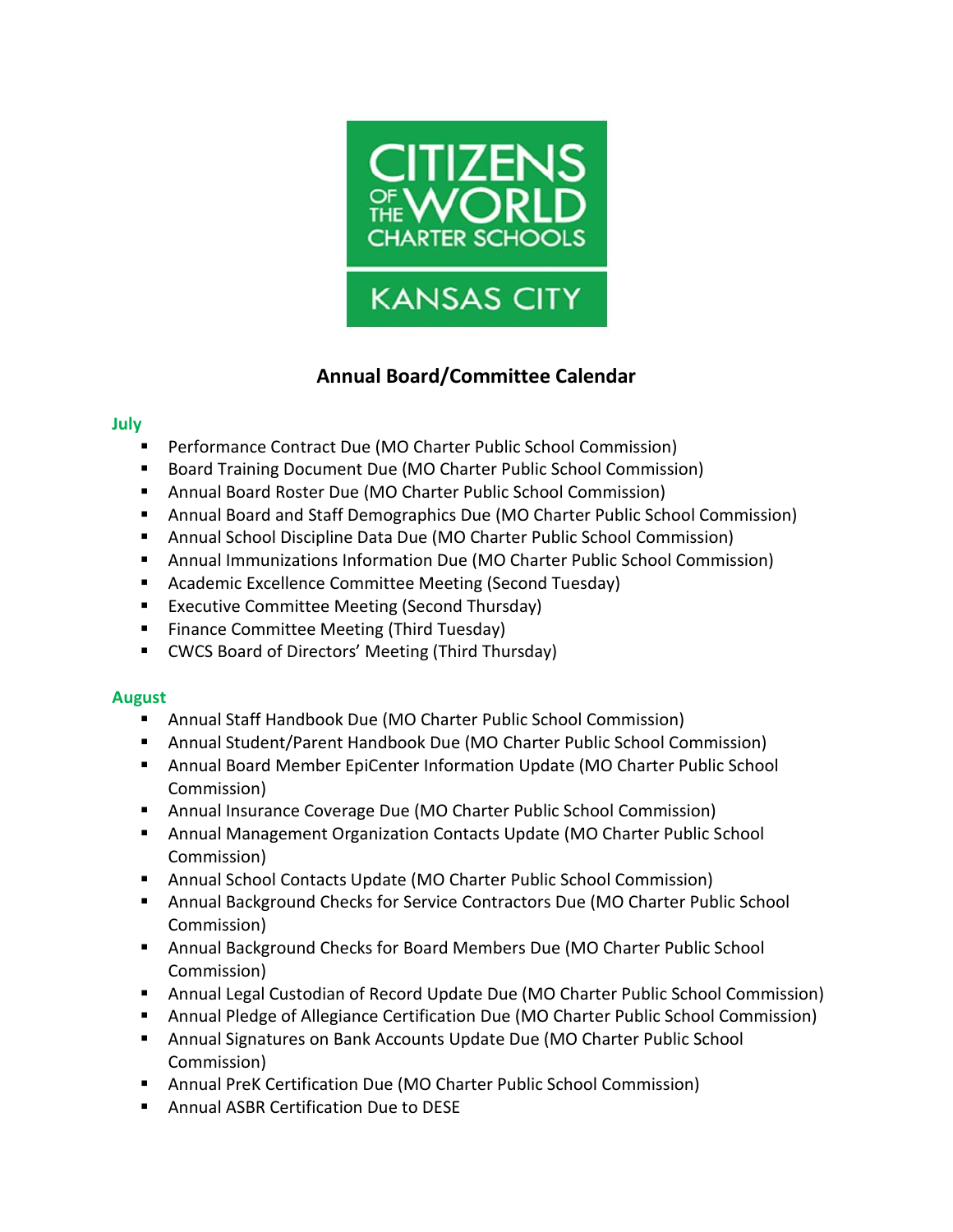- Annual Selection of Auditor (MO Charter Public School Commission)
- Posting of Child Abuse Hotline Due (MO Charter Public School Commission)
- **E** Annual Contact Information in MOSIS Due (MO Charter Public School Commission)
- **■** Annual Floor Plans Submitted to Police Department (MO Charter Public School Commission)
- School Year Begins
- Annual Audit On-Site Work Completed (August and September)
- Academic Excellence Committee Meeting (Second Tuesday)
- Executive Committee Meeting (Second Thursday)
- Finance Committee Meeting (Third Tuesday)
- CWCS Board of Directors' Meeting (Third Thursday)

### **September**

- **E** NWEA and Fountas and Pinnell Data Review by CWCKC Board of Directors
- Assessment Calendar Due (MO Charter Public School Commission)
- School Specific Contract Measures Due (MO Charter Public School Commission)
- MO Course Access and Virtual School and Virtual School Program Compliance Due (MO Charter Public School Commission)
- **■** Annual Board Member Conflict of Interest Forms Due (MO Charter Public School Commission)
- Current Enrollment Number Due (MO Charter Public School Commission)
- Student Residency Data Due (MO Charter Public School Commission)
- **E** Annual Volunteer Background Checks Completed (MO Charter Public School Commission)
- Annual Staff Background Checks Completed (MO Charter Public School Commission)
- Academic Excellence Committee Meeting (Second Tuesday)
- Executive Committee Meeting (Second Thursday)
- Finance Committee Meeting (Third Tuesday)
- CWCS Board of Directors' Meeting (Third Thursday)

# **October**

- MO MAP Data Provided by DESE
- Student Roster Due (MO Charter Public School Commission)
- MOSIS Student Core Due (MO Charter Public School Commission)
- Student Application Forms Updated (MO Charter Public School Commission)
- Annual Food Service License Due (MO Charter Public School Commission)
- Annual Health Inspection (MO Charter Public School Commission)
- Academic Excellence Committee Meeting (Second Tuesday)
- Executive Committee Meeting (Second Thursday)
- Finance Committee Meeting (Third Tuesday)
- CWCS Board of Directors' Meeting (Third Thursday)

# **November**

■ Social and emotional Learning (SEL) Report to CWCKC Board of Directors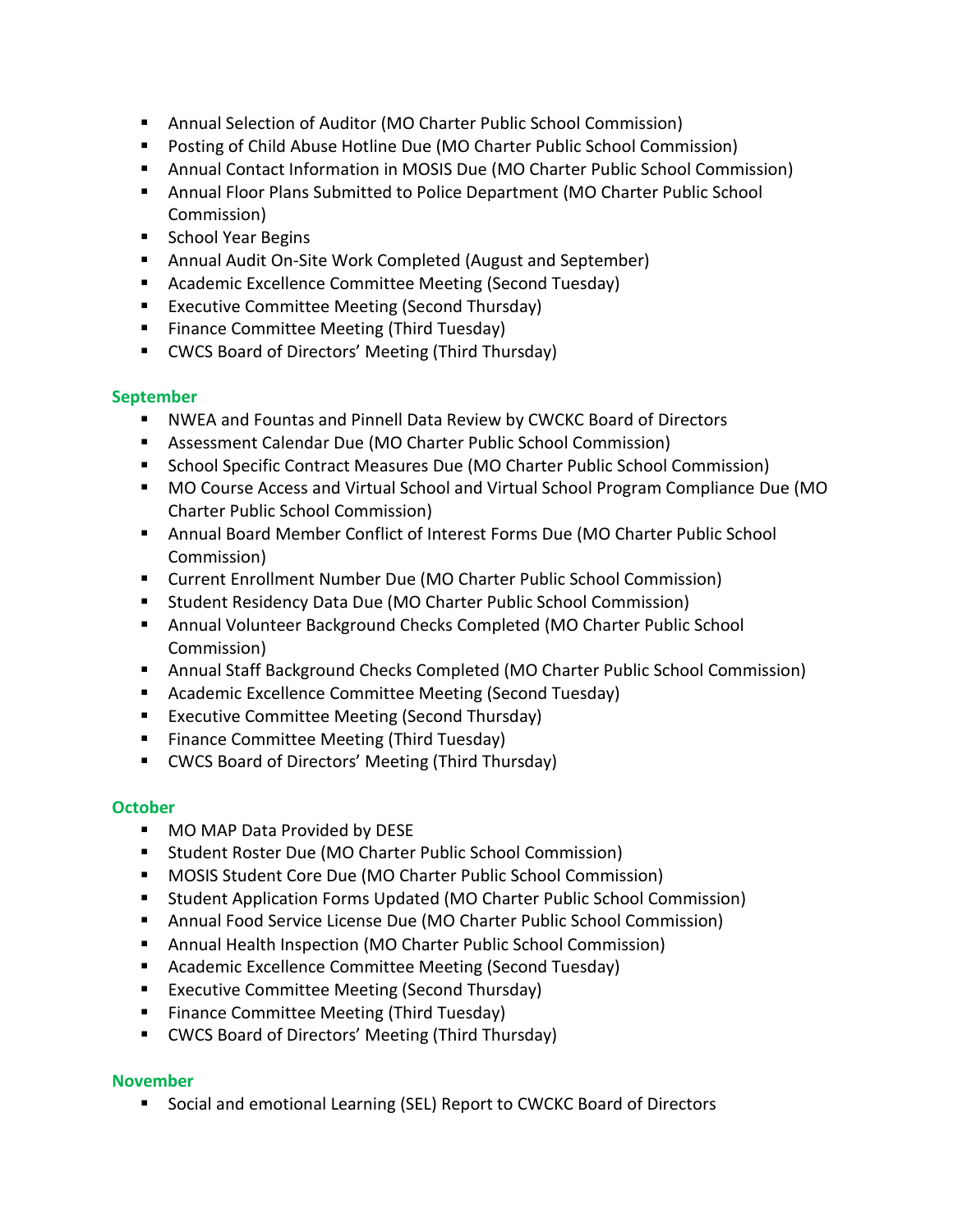- Recruitment Plans to Board of Directors by Staff
- **E** Annual Fire/Safety Inspection Student Roster Due (MO Charter Public School Commission)
- MOSIS Student Core Due (MO Charter Public School Commission)
- Student Application Forms Updated (MO Charter Public School Commission)
- **E** Annual Food Service License Due (MO Charter Public School Commission)
- Annual Health Inspection (MO Charter Public School Commission)
- Special Education Compliance Plan Due to DESE
- Fall Break
- Academic Excellence Committee Meeting (Second Tuesday)
- Executive Committee Meeting (Second Thursday)
- Finance Committee Meeting (Third Tuesday)
- CWCS Board of Directors' Meeting (Third Thursday)

#### **December**

- Attendance Report to CWCKC Board of Directors
- Draft Annual Audit Received and Reviewed by Finance Committee
- Annual Audit Approved by Board of Directors
- Annual Audit Submitted to DESE and MO Charter Public School Commission
- Academic Excellence Committee Meeting (Second Tuesday)
- Finance Committee Meeting (Third Tuesday)
- Executive Committee Meeting (Second Thursday)
- CWCS Board of Directors' Meeting (Third Thursday)
- Winter Break

#### **January**

- **■** Missouri Legislative Session Begins
- **E** NWEA and Fountas and Pinnell Data Review by CWCKC Board of Directors
- Board Acknowledgement of Closure Assurance (MO Charter Public School Commission)
- Perpetual Digital Record Storage (MO Charter Public School Commission)
- Current Enrollment Number Due (MO Charter Public School Commission)
- Notice of Annual Student Enrollment Lottery (MO Charter Public School Commission)
- Annual Inventory Certification (MO Charter Public School Commission)
- Annual 80/20 Rule Compliance Certification (MO Charter Public School Commission)
- Academic Excellence Committee Meeting (Second Tuesday)
- Executive Committee Meeting (Second Thursday)
- Finance Committee Meeting (Third Tuesday)
- CWCS Board of Directors' Meeting (Third Thursday)

### **February**

- **•** Deposits Fully Secured Certification (MO Charter Public School Commission)
- Building and Grade Level Expansion Plans Due to DESE
- Academic Excellence Committee Meeting (Second Tuesday)
- Executive Committee Meeting (Second Thursday)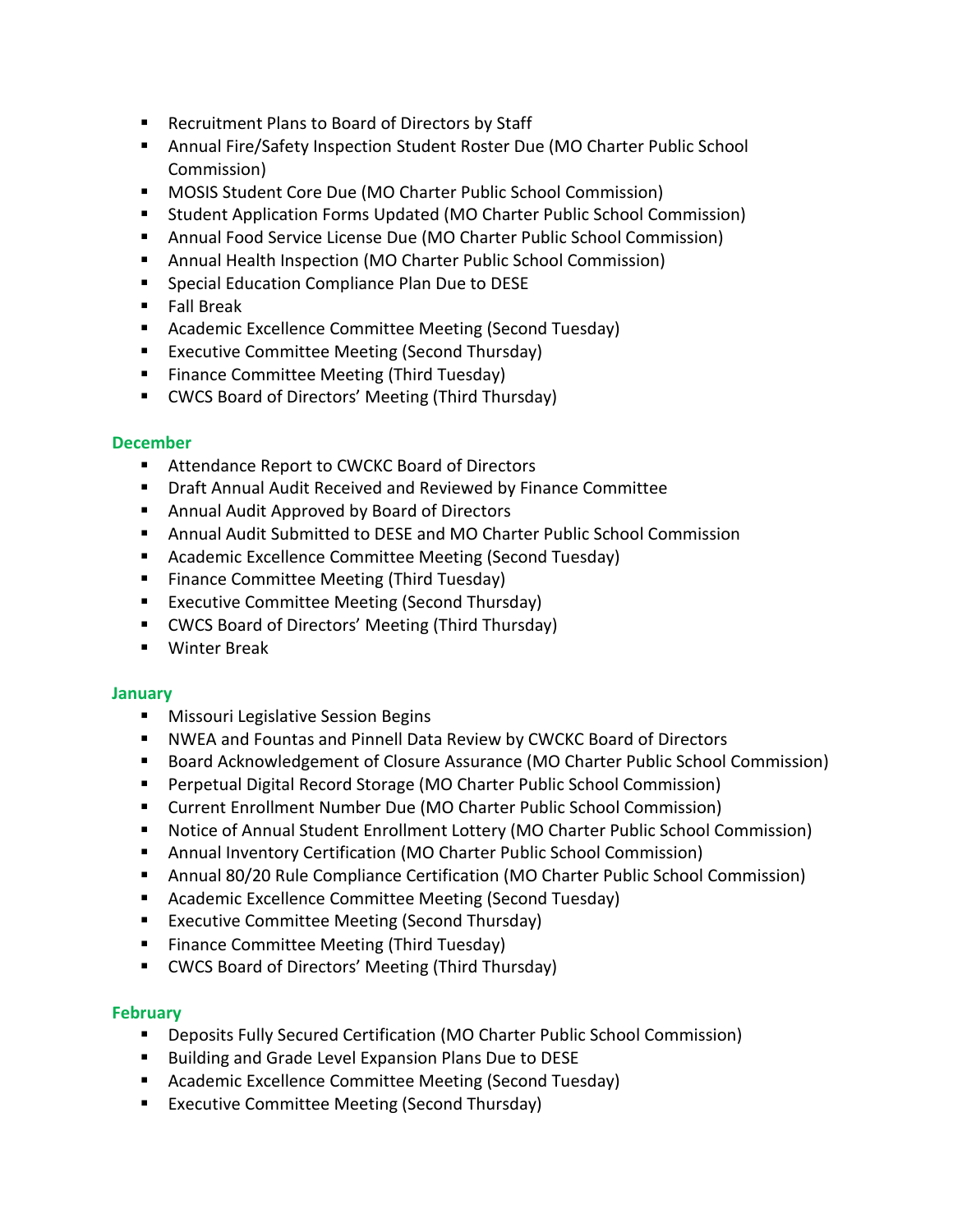- Finance Committee Meeting (Third Tuesday)
- CWCS Board of Directors' Meeting (Third Thursday)

#### **March**

- Next Year's Academic Calendar Approved by CWCKC Board of Directors
- Student Support Services Review by CWCKC Board of Directors
- Annual Audit Publication
- CWCKC Finance Team Begins Preparing Next Fiscal Year's Annual Budget
- Spring Break
- Academic Excellence Committee Meeting (Second Tuesday)
- Finance Committee Meeting (Third Tuesday)
- CWCS Board of Directors' Meeting (Third Thursday)—Annual Meeting that will include Election of New Directors and Officers

#### **April**

- Attendance Report to CWCKC Board of Directors
- Notification of Enrolled Students for Next Fall (MO Charter Public School Commission)
- MOSIS Student Core (MO Charter Public School Commission)
- CWCKC Finance Team Presents Next Fiscal Year's Annual Budget to Finance Committee
- Academic Excellence Committee Meeting (Second Tuesday)
- Executive Committee Meeting (Second Thursday)
- Finance Committee Meeting (Third Tuesday)
- CWCS Board of Directors' Meeting (Third Thursday)

#### **May**

- SPED Report to CWCKC Board of Directors
- Missouri Legislative Session Concludes
- School Year Ends
- CWCKC Board of Directors Approves Next Fiscal Year's Budget
- Form 990 Signed and Reviewed by Finance Committee
- Academic Excellence Committee Meeting (Second Tuesday)
- Executive Committee Meeting (Second Thursday)
- Finance Committee Meeting (Third Tuesday)
- CWCS Board of Directors' Meeting (Third Thursday)

#### **June**

- End of Year Academic Data to CWCKC Board of Directors
- NWEA and Fountas and Pinnell Data Review by CWCKC Board of Directors
- Annual American History and MO Constitution Compliance Due (MO Charter Public School Commission)
- Annual Dyslexia Screening (MO Charter Public School Commission)
- MOSIS Student Core (MO Charter Public School Commission)
- Federal Plan Submission
- Annual Form 990 Due to IRS